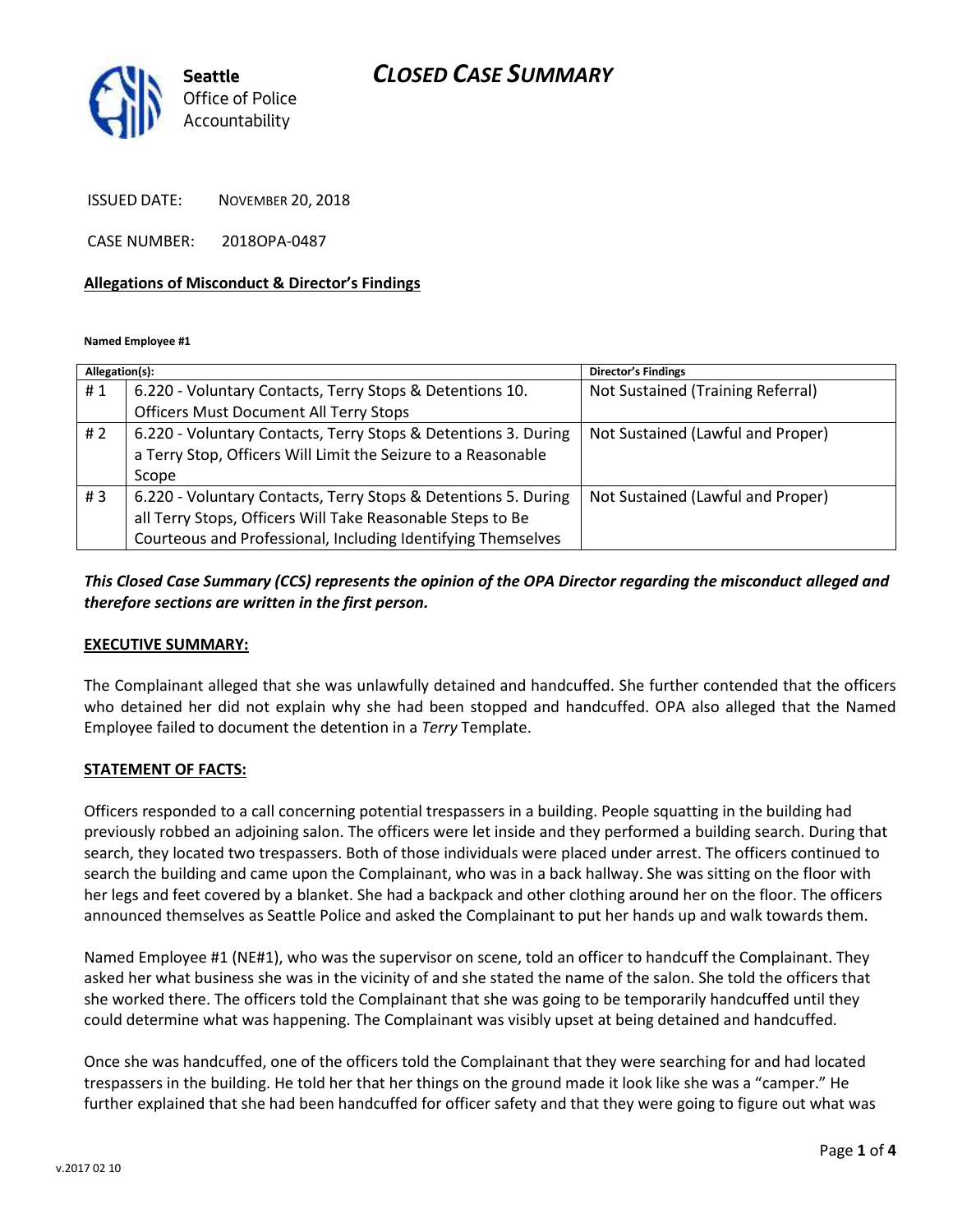

# *CLOSE CASE SUMMARY*

OPA CASE NUMBER: 2018OPA-0487

going on so that she could be released. The Complainant told the officer that she was upset and the officer responded that he could see that she was frustrated but that he needed to maintain his and other officers' safety.

After conducting further investigation, NE#1 returned to where the Complainant was standing. He informed the Complainant that she would be released and instructed an officer to remove her handcuffs. He apologized to the Complainant and explained that the officers believed that she was a trespasser. He gave her a business card and then left the scene. Another officer advised the Complainant to lock the door to the hallway that she was resting in.

The Complainant later filed this complaint with OPA. She indicated that she was unhappy with the situation and how it was handled. She explained that she was taking a break from work and was napping. She contended that she was not told what was happening and that the officers would not speak to her. She stated that she was handcuffed and detained without any discussion. She told OPA that she was released from custody after she informed the officers that she was pregnant.

OPA then initiated this investigation. NE#1 informed OPA that he ordered the detention and handcuffing of the Complainant. As such, NE#1 was included as a Named Employee, but the other involved officer, who performed the detention and handcuffing at his NE#1's direction, was not named.

## **ANALYSIS AND CONCLUSIONS:**

## **Named Employee #1 - Allegations #1** *6.220 - Voluntary Contacts, Terry Stops & Detentions 10. Officers Must Document All Terry Stops*

SPD Policy 6.220-POL-10 requires that officers document all *Terry* stops using a *Terry* Template. Within the *Terry*  Template, officers are instructed to "clearly articulate the objective facts they rely upon in determining reasonable suspicion." (SPD Policy 6.220-POL-10.)

As discussed above, NE#1 told OPA that he was responsible for the detention of the Complainant. He further acknowledged that he failed to ensure that a *Terry* Template was generated to document the stop.

The failure to do so represented a violation of policy. However, I recommend a Training Referral rather than a Sustained finding for several reasons. First, sergeants generally are not responsible for completing *Terry* Templates. As such, I do not overly fault NE#1 for failing to remember to do so here. Second, NE#1 took responsibility for his error at his OPA interview and did not make any excuses. Third, NE#1 has not previously violated this policy and, based on his statements at his OPA interview, it does not appear that he will do so in the future.

• **Training Referral**: NE#1 should receive retraining on SPD Policy 6.220-POL-10 and, specifically, on the requirement that a *Terry* Template be generated to document all *Terry* stops. NE#1 should be counseled concerning his failure to execute a *Terry* Template here. NE#1's chain of command should ensure that he complies with this policy moving forward. This retraining and associated counseling should be documented and this documentation should be maintained in an appropriate database.

## Recommended Finding: **Not Sustained (Training Referral)**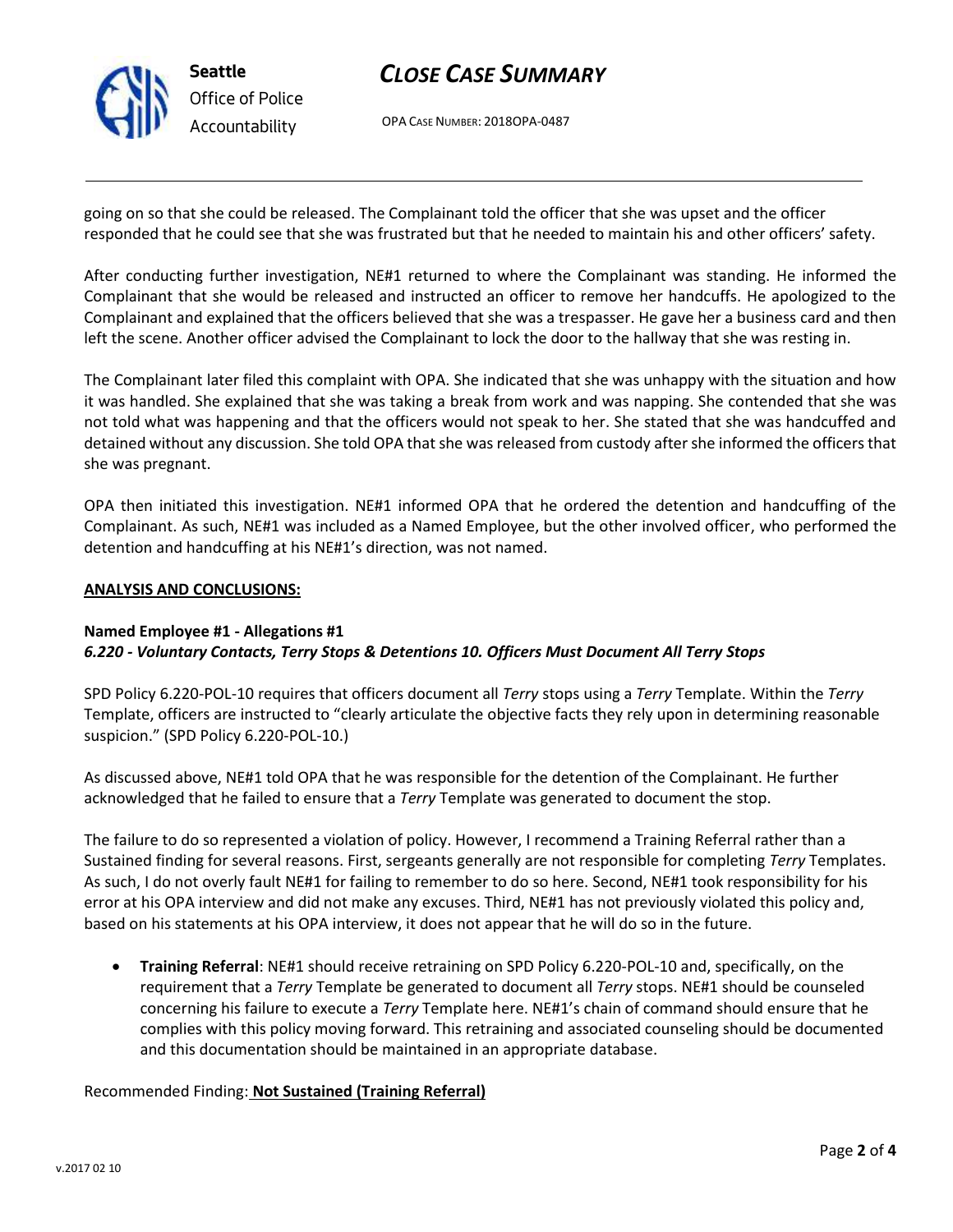# *CLOSE CASE SUMMARY*

OPA CASE NUMBER: 2018OPA-0487

## **Named Employee #1 - Allegation #2** *6.220 - Voluntary Contacts, Terry Stops & Detentions 3. During a Terry Stop, Officers Will Limit the Seizure to a Reasonable Scope*

As a threshold matter, the evidence indicates that there was reasonable suspicion supporting the detention of the Complainant. The officers were doing a building search and had already located two trespassers. When they came into contact with the Complainant, she was sitting in an empty hallway and, at first glance, reasonably appeared to also be trespassing. As such, the officers had a lawful basis to briefly detain her in order to determine whether she was, in fact, engaging in criminal activity. This was the case even though the detention was indisputably frightening and frustrating for the Complainant.

SPD Policy 6.220-POL-3 instructs that, during a Terry stop, officers will limit the seizure to a reasonable scope. Where additional steps are taken to limit a person's freedom – such as applying handcuffs – additional justification for such action is required. (SPD Policy 6.220-POL-3.) This allegation was classified in this case because NE#1 ordered that the Complainant be handcuffed while the officers conducted their investigation.

At his OPA interview, NE#1 stated his belief that such additional justification was present under the circumstances. Specifically, he stated that he was concerned about officer safety given that there were only three officers present in the immediate vicinity. He further explained that they had already arrested two trespassers, which reasonably suggested that more potential trespassers could be present. From OPA's review of the video, it appears that the detention of the Complainant lasted for approximately three minutes and that she was handcuffed for just over two minutes. Once NE#1 verified that she was not trespassing, the handcuffs were removed.

Based on OPA's analysis of the record, including the Body Worn Video (BWV) and NE#1's OPA interview, I conclude that NE#1 acted consistent with this policy and, as such, I recommend that this allegation be Not Sustained – Lawful and Proper. I reach this conclusion even though I sympathize with the Complainant in light of what she experienced.

## Recommended Finding: **Not Sustained (Lawful and Proper)**

## **Named Employee #1 - Allegation #3**

*6.220 - Voluntary Contacts, Terry Stops & Detentions 5. During all Terry Stops, Officers Will Take Reasonable Steps to Be Courteous and Professional, Including Identifying Themselves*

SPD Policy 6.220-POL-5 requires that officers take reasonable steps to be courteous and professional during a *Terry* stop, including identifying themselves.

Here, the BWV establishes that NE#1, as well as the officer who handcuffed the Complainant, announced themselves as police officers. Both NE#1 and the other officer also explained why the Complainant had been



**Seattle** *Office of Police Accountability*